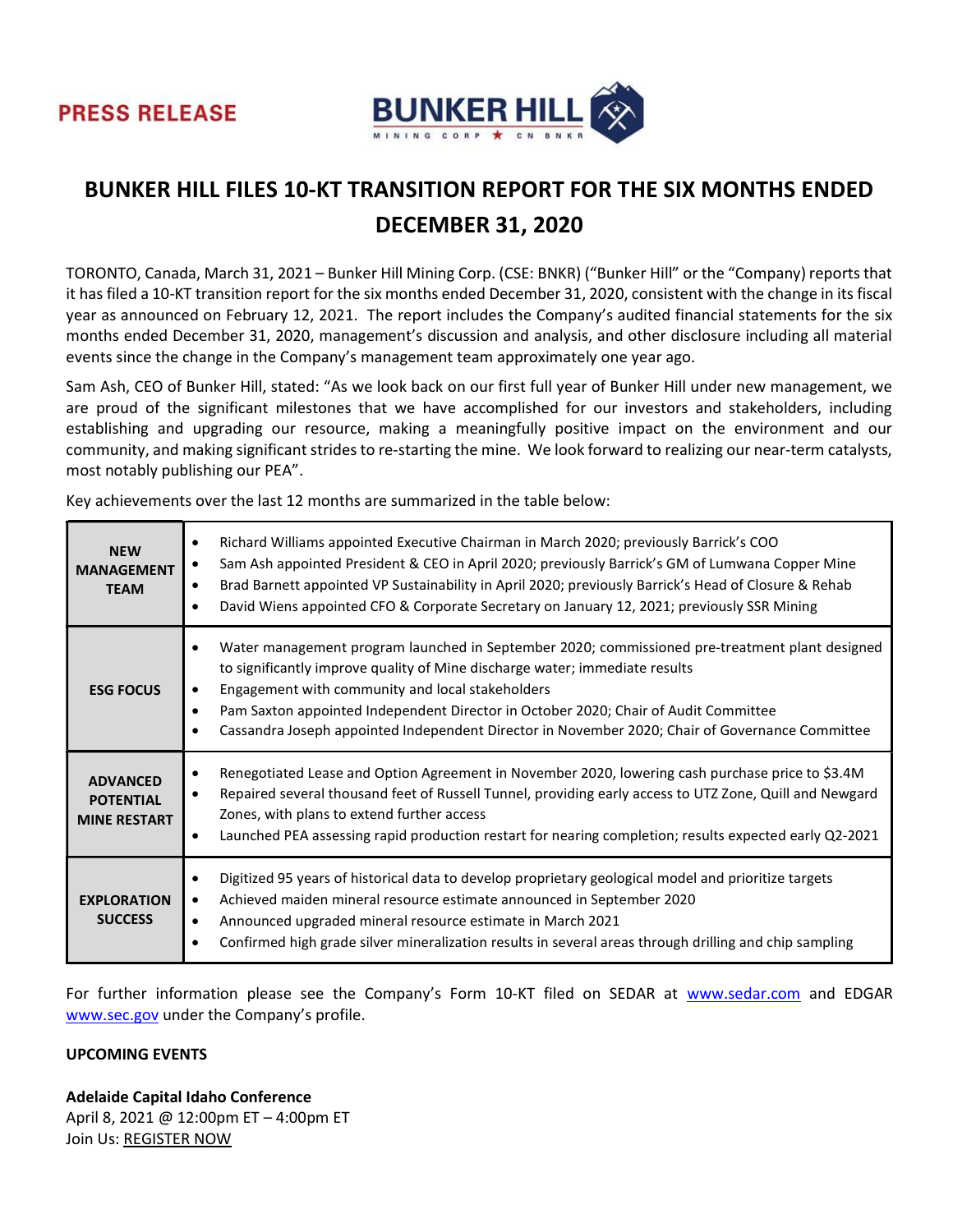World Gold Forum April 13-15, 2021 https://www.worldgoldforum.com/

HC Wainwright Mining Conference April 19-20, 2021 Join Us: REGISTER NOW

121 Mining Investment Americas April 27-29, 2021 https://www.weare121.com/121mininginvestment-new-york/

### QUALIFIED PERSON

Mr. Scott E. Wilson, CPG, President of Resource Development Associates Inc. and a consultant to the Company, is an independent qualified person as defined by NI 43-101 and is acting as the qualified person for the Company. He has reviewed and approved the technical information summarized in this news release.

### ABOUT BUNKER HILL MINING CORP.

Under new Idaho-based leadership, Bunker Hill Mining Corp. intends to sustainably restart and develop the Bunker Hill Mine as the first step in consolidating a portfolio of North American precious-metal assets with a focus on silver. Information about the Company is available on its website, www.bunkerhillmining.com, or under the Company's profile on SEDAR at www.sedar.com and on EDGAR at www.sec.gov.

For additional information contact:

Sam Ash, President and Chief Executive Officer +1 208 786 6999 sa@bunkerhillmining.com

#### CAUTIONARY STATEMENTS

Certain statements in this news release are forward-looking and involve a number of risks and uncertainties. Such forward-looking statements are within the meaning of that term in Section 27A of the Securities Act of 1933, as amended, and Section 21E of the Securities Exchange Act of 1934, as amended, as well as within the meaning of the phrase 'forward-looking information' in the Canadian Securities Administrators' National Instrument 51-102 – Continuous Disclosure Obligations. Forward-looking statements are not comprised of historical facts. Forward-looking statements include estimates and statements that describe the Company's future plans, objectives or goals, including words to the effect that the Company or management expects a stated condition or result to occur. Forward-looking statements may be identified by terminology such as "may", "will", "could", "should", "expect", "plan", "anticipate", "believe", "intend", "estimate", "projects", "predict", "potential", "continue" or other similar expressions concerning matters that are not historical facts.

Since forward-looking statements are based on assumptions and address future events and conditions, by their very nature they involve inherent risks and uncertainties. Although these statements are based on information currently available to the Company, the Company provides no assurance that actual results will meet management's expectations. Risks, uncertainties and other factors involved with forward-looking information could cause actual events, results, performance, prospects and opportunities to differ materially from those expressed or implied by such forward-looking information. The key risks and uncertainties include, but are not limited to: local and global political and economic conditions; governmental and regulatory requirements and actions by governmental authorities, including changes in government policy, government ownership requirements, changes in environmental, tax and other laws or regulations and the interpretation thereof; developments with respect to the coronavirus disease 2019 ("COVID-19") pandemic,